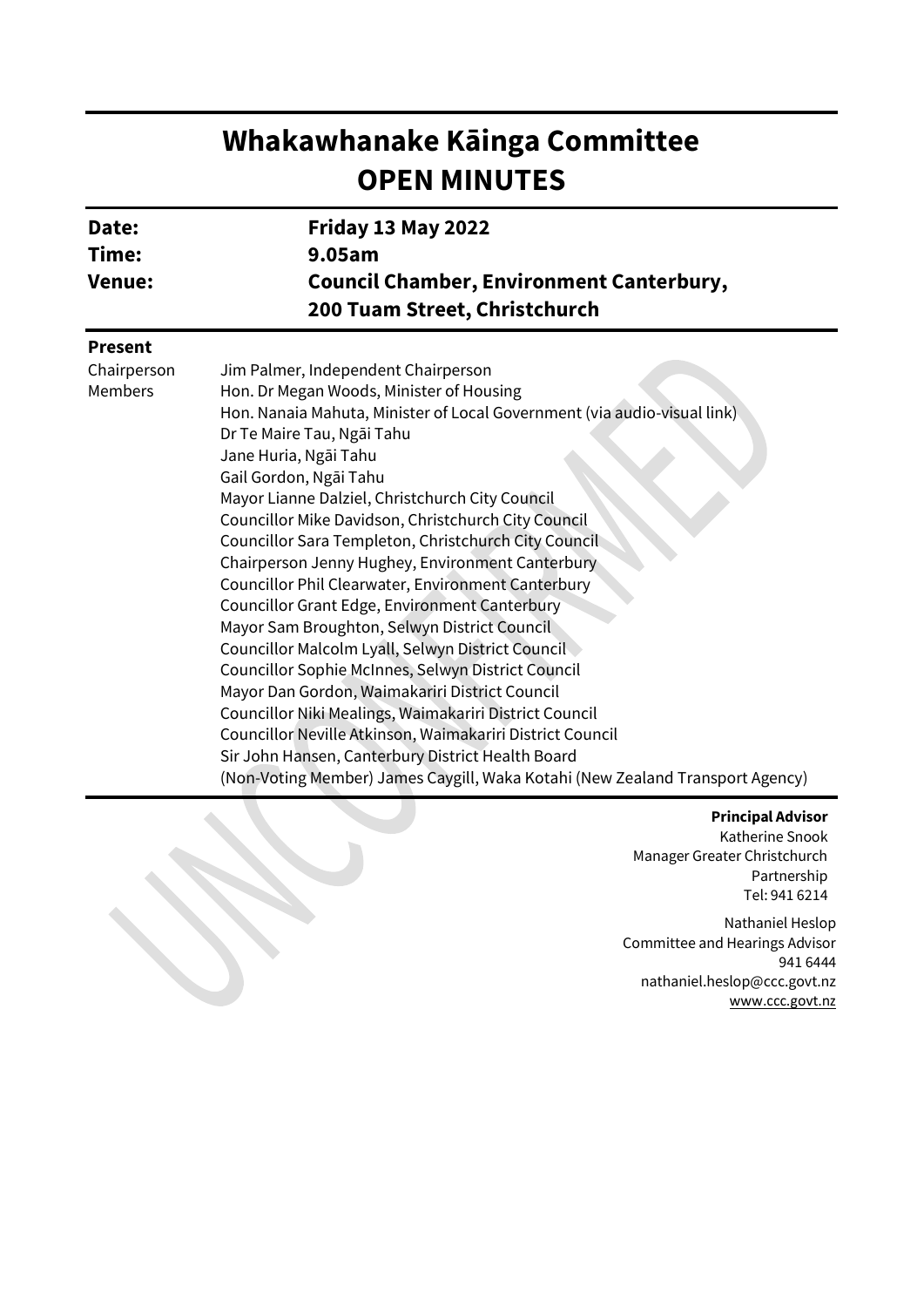# **Karakia – Tīmatanga Opening Incantation** – Dr Te Marie Tau

The agenda was dealt with in the following order.

## **1. Apologies Ngā Whakapāha**

## **Committee Decision**

There were no apologies.

# **2. Declarations of Interest Ngā Whakapuaki Aronga**

There were no declarations of interest recorded.

# **3. Election of Independent Chairperson and Deputy Chairperson**

**Secretarial Note:** Jim Palmer stepped away from the table and Item 3 was chaired by Mayor Sam Broughton. The Committee did not call for nominations for a deputy chairperson and were in agreement that should the Chairperson be unavailable for any reason the Committee will select a chairperson for that meeting(s).

## **Staff Recommendations**

That the Whakawhanake Kāinga Committee:

- $1.$ **Adopts** either System A or System B for the election of the Independent Chairperson.
- $2.$ **Proceeds** to elect an Independent Chairperson.
- $\overline{3}$ . **Adopts** either System A or System B for the election of the Deputy Chairperson.
- 4. **Proceeds** to elect a Deputy Chairperson.

## **Committee Resolved WKCCC/2022/00001**

That the Whakawhanake Kāinga Committee:

 $\overline{1}$ . **Adopts** System B for the election of the Independent Chairperson;

Chairperson Jenny Hughey/Councillor Phil Clearwater **Carried Committee Resolved WKCCC/2022/00002**

2. **Elects** Jim Palmer as the Independent Chairperson.

Mayor Dan Gordon/Chairperson Jenny Hughey **Carried**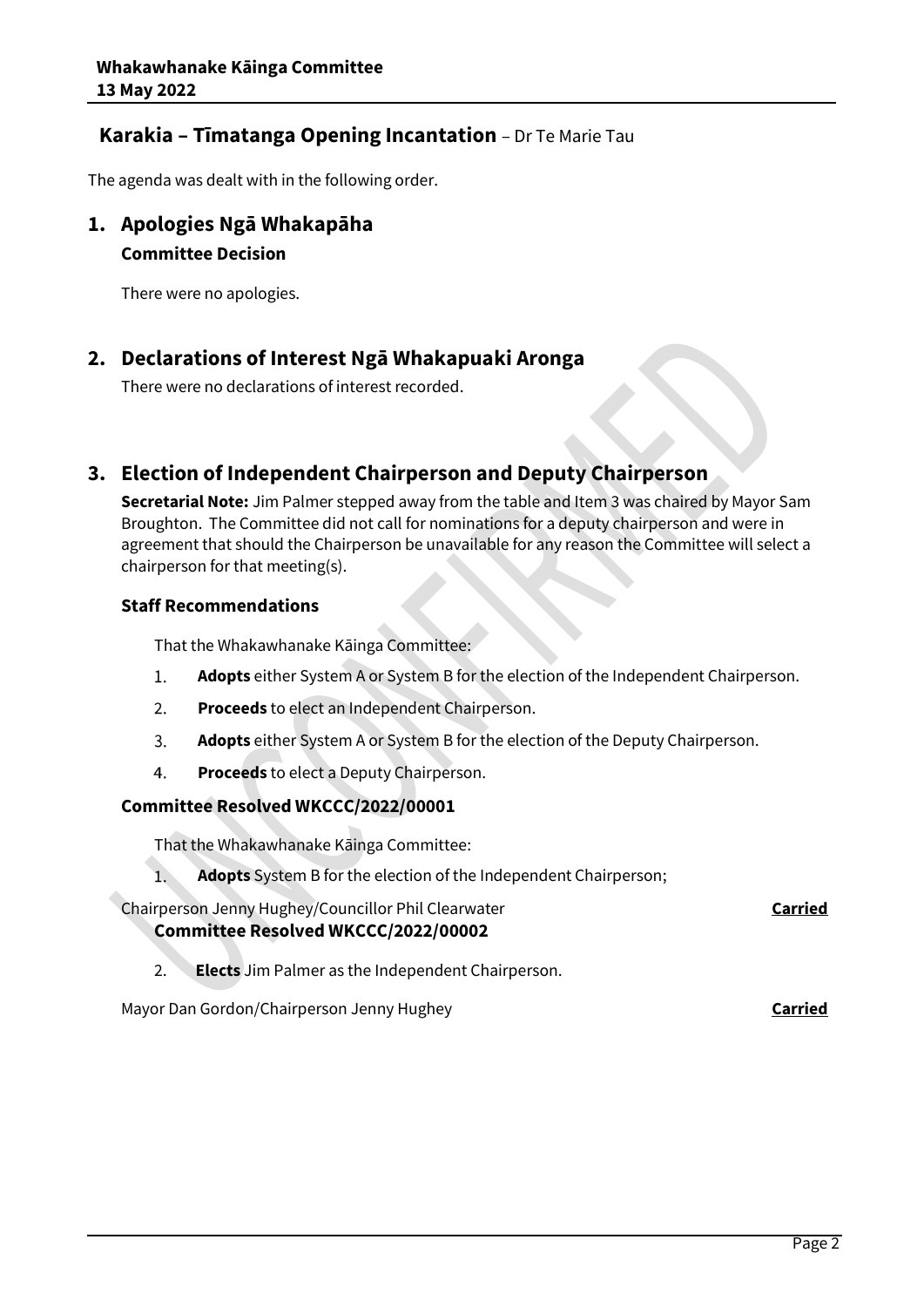# **4. Focus for the year ahead**

## **Committee Comment:**

Stefanie Rixecker, Dawn Baxendale, and James Caygill introduced this item, highlighting the overarching priorities of the Committee and the focus and next steps for the Greater Christchurch Spatial Plan and Mass Rapid Transit projects, specifically:

- The overarching priorities of the Committee are to create a well-functioning and sustainable urban environment giving priority to decarbonising the transport system, increasing resilience to natural hazards and the effects of climate change, accelerating the provision of affordable housing, and improving access to employment, education and services.
- The Greater Christchurch Spatial Plan (GCSP) and Mass Rapid Transit (MRT) Indicative Business Case (IBC) are strongly interdependent and recognise the relationship between transport investment and land use decisions to create a well-functioning environment.
- The Committee can expect urban form direction advice in Q3 2022, and the draft Spatial Plan for consideration in early 2023, ahead of public consultation.
- Stage 1 of the MRT IBC investigations will consider the preferred mode and route along Riccarton and Papanui Road corridors, as well as looking at strategic connections to the MRT system, such as the airport and university. Stage 2 of the investigation will explore the value proposition and best way to expand MRT to the Selwyn and Waimakariri Districts. Stage 3 will include consideration of the benefits and risks over Stages 1 and 2 of adopting heavy rail as the headline mode.

The Committee discussed the importance of the formation of this Partnership and progressing these key pieces of work.

## **Staff Recommendations**

That the Whakawhanake Kāinga Committee:

## *Role and priorities of the Whakawhanake Kāinga Committee*

- 1. **Note** the purpose and priorities of the Whakawhanake Kāinga Committee, as set out in the joint Memorandum of Agreement, are to:
	- a. Create a well-functioning and sustainable urban environment
	- b. In achieving this, priority will be given to:
		- i. Decarbonising the transport system
		- ii. Increasing resilience to natural hazards and the effects of climate change
		- iii. Accelerating the provision of quality, affordable housing
		- iv. Improving access to employment, education and services

## *Greater Christchurch Spatial Plan*

- **Adopt** the Greater Christchurch Spatial Plan Foundation Report as the context for the 2. Spatial Plan.
- 3. **Adopt** the Ngā Kaupapa report.
- 4. **Agree** the Greater Christchurch Spatial Plan Strategic Framework (Figure 2).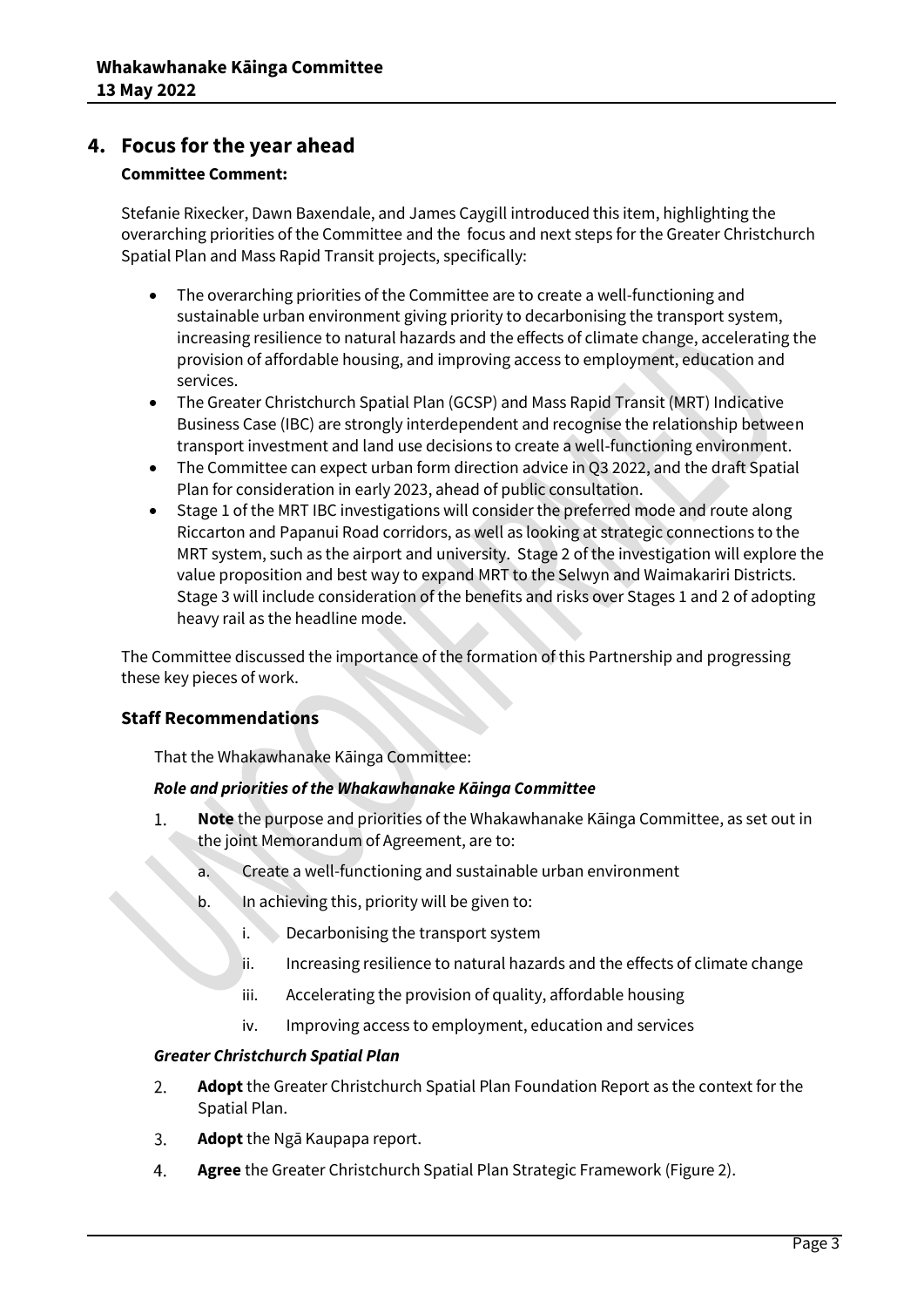- 5. **Agree** to the next steps for the Spatial Plan as set out in this report.
- 6. **Note** the key milestones for the Spatial Plan work programme are:
	- a. Complete Urban Form Options Analysis and Advice by Q3 2022.
	- b. Draft Spatial Plan agreed in early 2023 for the purposes of public consultation.
	- c. Final Spatial Plan adopted in mid-2023.

#### *Mass Rapid Transit Business Case*

- 7. **Note** the staged approach and timeframes to deliver the Mass Rapid Transit Indicative Business Case as set out in this report.
- 8. **Note** the study area and scope for Stage 1 of the Mass Rapid Transit Indicative Business Case is for Riccarton Road and Papanui Road corridors to be delivered by Q3 2022.
- 9. **Note** the intention for Stages 2 and 3 of the Mass Rapid Transit Indicative Business Case to explore the incremental value for money proposition of expanding MRT to the districts and/or adopting the heavy rail or limited stop scenarios.

#### *Communications*

- **Note** the communications clauses set out in the Whakawhanake Kāinga Committee 10. Memorandum of Agreement.
- **Agree** that Mayor Dalziel is the spokesperson for the Greater Christchurch Spatial Plan 11. and Mass Rapid Transit projects.

## **Committee Resolved WKCCC/2022/00003**

That the Whakawhanake Kāinga Committee:

#### *Role and priorities of the Whakawhanake Kāinga Committee*

- **Note** the purpose and priorities of the Whakawhanake Kāinga Committee, as set out in  $1.$ the joint Memorandum of Agreement, are to:
	- a. Create a well-functioning and sustainable urban environment
	- b. In achieving this, priority will be given to:
		- i. Decarbonising the transport system
		- ii. Increasing resilience to natural hazards and the effects of climate change
		- iii. Accelerating the provision of quality, affordable housing
		- iv. Improving access to employment, education and services

## *Greater Christchurch Spatial Plan*

- 2. **Accept** the Greater Christchurch Spatial Plan Foundation Report and Ngā Kaupapa Report as the context for the development of the Spatial Plan.
- 3. **Agree** the Greater Christchurch Spatial Plan Strategic Framework (Figure 2).
- 4. **Agree** to the next steps for the Spatial Plan as set out in this report.
- 5. **Note** the key milestones for the Spatial Plan work programme are:
	- a. Complete Urban Form Options Analysis and Advice by Q3 2022.
	- b. Draft Spatial Plan agreed in early 2023 for the purposes of public consultation.
	- c. Final Spatial Plan adopted in mid-2023.